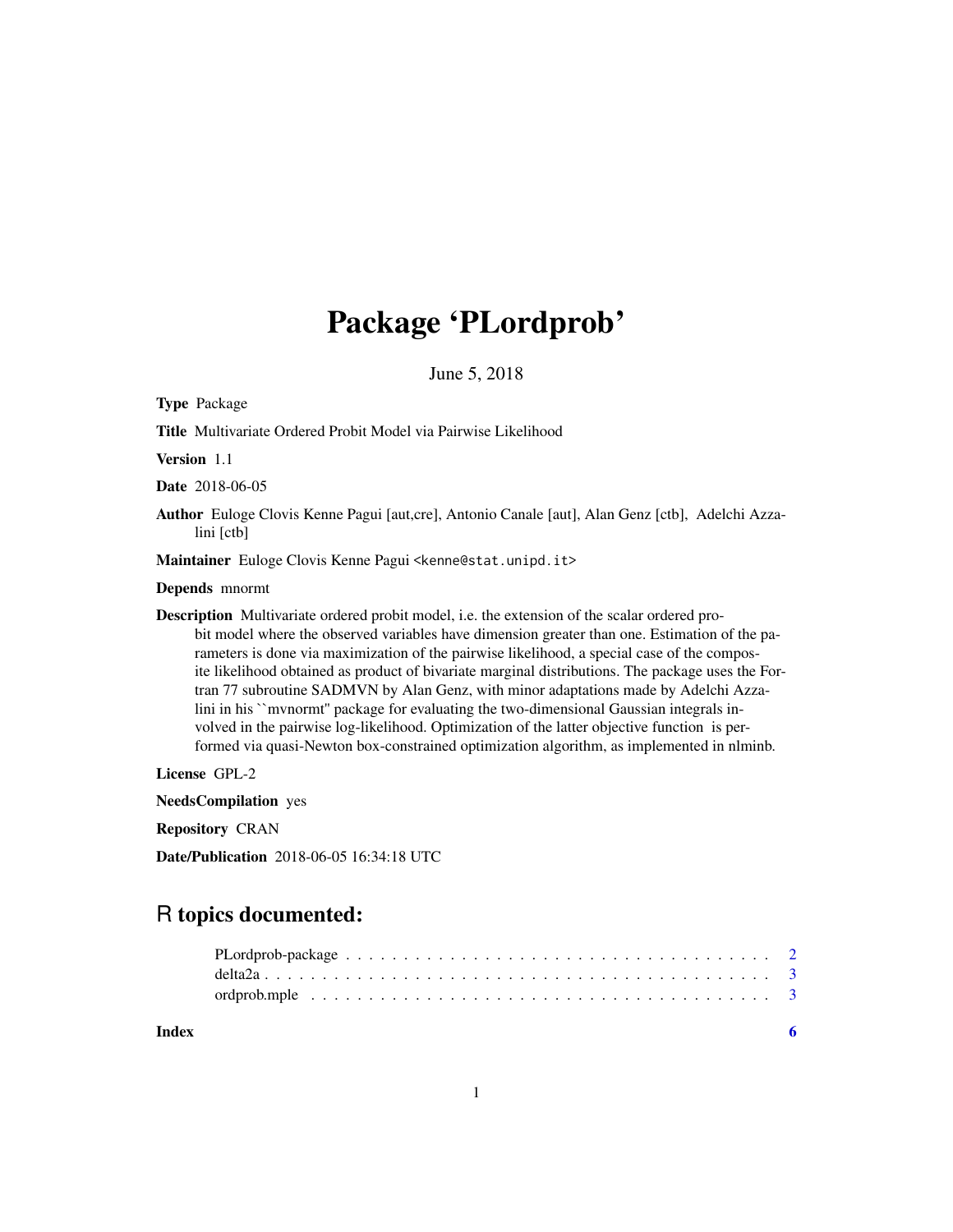<span id="page-1-0"></span>

#### **Description**

Fit multivariate ordered probit model, i.e. the extension of the scalar ordered probit model where the observed variables have dimension greater than one. Estimation of the parameters is done via maximization of the pairwise likelihood, a special case of the composite likehood obtained as product of bivariate marginal distributions. The package uses the Fortran 77 subroutine SADMVN by Alan Genz, with minor adaptations made by Adelchi Azzalini in his "mvnormt" package for evaluating the two-dimensional Gaussian integrals involved in the pairwise log-likelihood. Optimization of the latter objective function is performed via quasi-Newton box-constrained optimization algorithm, as implemented in nlminb.

#### Details

| Package:       | PLordprob  |
|----------------|------------|
| Type:          | Package    |
| Version:       | 1.1        |
| Date:          | 2018-04-20 |
| License: GPL-2 |            |

#### Author(s)

Euloge Clovis Kenne Pagui [aut,cre], Antonio Canale [aut], Alan Genz [ctb], Adelchi Azzalini [ctb] Maintainer: Euloge Clovis Kenne Pagui <kenne@stat.unipd.it>

#### References

Cox D. R. , Reid N. (2004) A note on pseudolikelihood constructed from marginal densities. *Biometrika*, 91, 729–737.

Genz A. (1992) Numerical computation of multivariate normal probabilities. *Journal of computational and graphical statistics*, 2, 141–149.

Kenne Pagui, E. C. and Canale, A. (2014) Pairwise likelihood inference for multivariate categorical responses, Technical Report, Department of Statistics, University of Padua.

Lindsay B. (1988) Composite likelihood methods. *Comtemporary Mathematics*, 80, 221–240.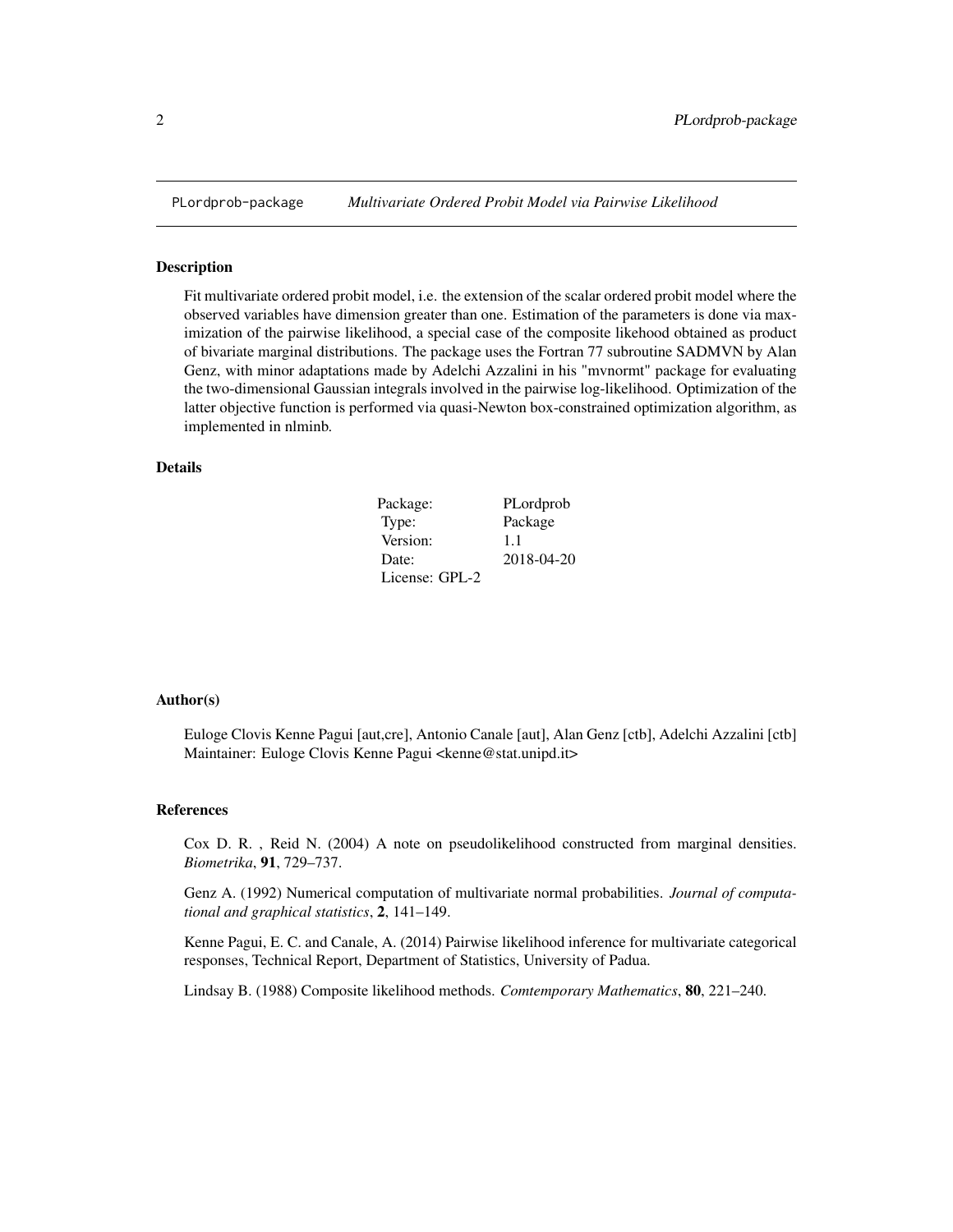<span id="page-2-0"></span>

#### Description

Functions to transform (and antitrasforms) the thresholds into an unconstrained space.

#### Usage

delta2a(delta) a2delta(a)

#### Arguments

| delta | a set of increaing thresholds                                       |
|-------|---------------------------------------------------------------------|
|       | a vector (of size length $(delta)-1$ ) of threshold log-differences |

#### Details

 $delta_k = log(a_k - a_k + 1)$ 

#### Value

A vector of tresholds or of tresholds log-differences

#### Author(s)

Euloge Clovis Kenne Pagui and Antonio Canale

#### Examples

thresh  $\leq c(0,2,4)$ logdiffs <- a2delta(thresh)

ordprob.mple *Maximum Pairwise Likelihood Estimation*

#### Description

Estimate the parameters of a multivariate ordered probit model maximizing the pairwise log-likelihood function.

#### Usage

```
ordprob.\text{mple}(y, x = \text{NULL}, K, start.\text{par} = list(type = "default"),same.means = FALSE, eval.max = 1000, iter.max = 600, ...)
```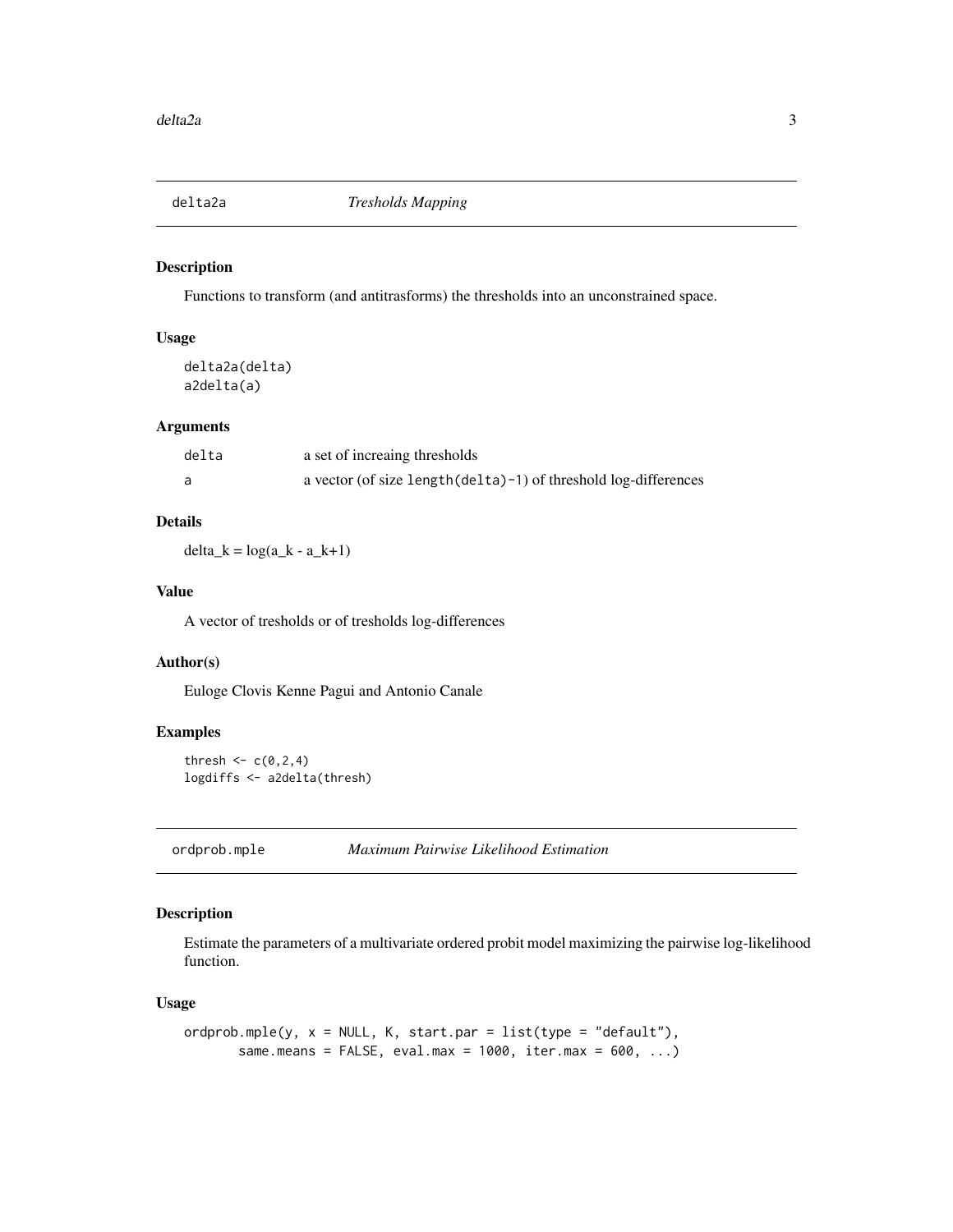#### Arguments

| y          | matrix with n rows and q columns containing the categorical responses. Each<br>line is a vector of size q representing the responses for a single statistical unit.                                                                                                                                                                                                                                                                                                                 |
|------------|-------------------------------------------------------------------------------------------------------------------------------------------------------------------------------------------------------------------------------------------------------------------------------------------------------------------------------------------------------------------------------------------------------------------------------------------------------------------------------------|
| $\times$   | additional n times p matrix of subject specific covariates.                                                                                                                                                                                                                                                                                                                                                                                                                         |
| K          | Number of levels of the categorical responses.                                                                                                                                                                                                                                                                                                                                                                                                                                      |
| start.par  | list containing parameters for the maximization algorithm: type is character<br>string. If "default" the initialization is as default. Otherwise each value should<br>be passed, cor is a vector with the initial values for the polycoric correlations,<br>beta is a vector with the initial values for the regression coefficients, xi is a<br>vector with the initial values for the column specific means, and thres is a<br>vector with the initial values for the thresholds. |
| same.means | logical. If codeTRUE all the q variable are assumed to have the same mean.                                                                                                                                                                                                                                                                                                                                                                                                          |
| eval.max   | see help(nlminb)                                                                                                                                                                                                                                                                                                                                                                                                                                                                    |
| iter.max   | see help(nlminb)                                                                                                                                                                                                                                                                                                                                                                                                                                                                    |
|            | additional arguments to be passed.                                                                                                                                                                                                                                                                                                                                                                                                                                                  |

#### Details

The code is implemented in R software with call to C functions for the most demanding operations. To evaluate the Gaussian integrals, the package uses the Fortran 77 subroutine SADMVN. The default choice of initialization is the first threshold equal to zero and the remaining thresholds equally spaced with distance one. As for the covariance components, we consider as starting values the sample covariances of the observed categorical variables treated as continuous. Optimization of the pairwise log-likelihood function is performed via quasi-Newton box-constrained optimization algorithm, as implemented in nlminb.

#### Value

A list with components:

| par         | The best set of parameters found.                                                                                                  |
|-------------|------------------------------------------------------------------------------------------------------------------------------------|
| objective   | The value of the negative pairwise likelihood corresponding to par                                                                 |
| convergence | An integer code. 0 indicates successful convergence.                                                                               |
| message     | A character string giving any additional information returned by the optimizer,<br>or NULL. For details, see nlminb documentation. |
| iterations  | Number of iterations performed.                                                                                                    |
| evaluations | Number of objective function and gradient function evaluations.                                                                    |
| thresh      | The set of thresholds partitioning the latent sample space.                                                                        |
| хi          | Vector of the item means.                                                                                                          |
| cor         | Estimated polychoric correlation matrix.                                                                                           |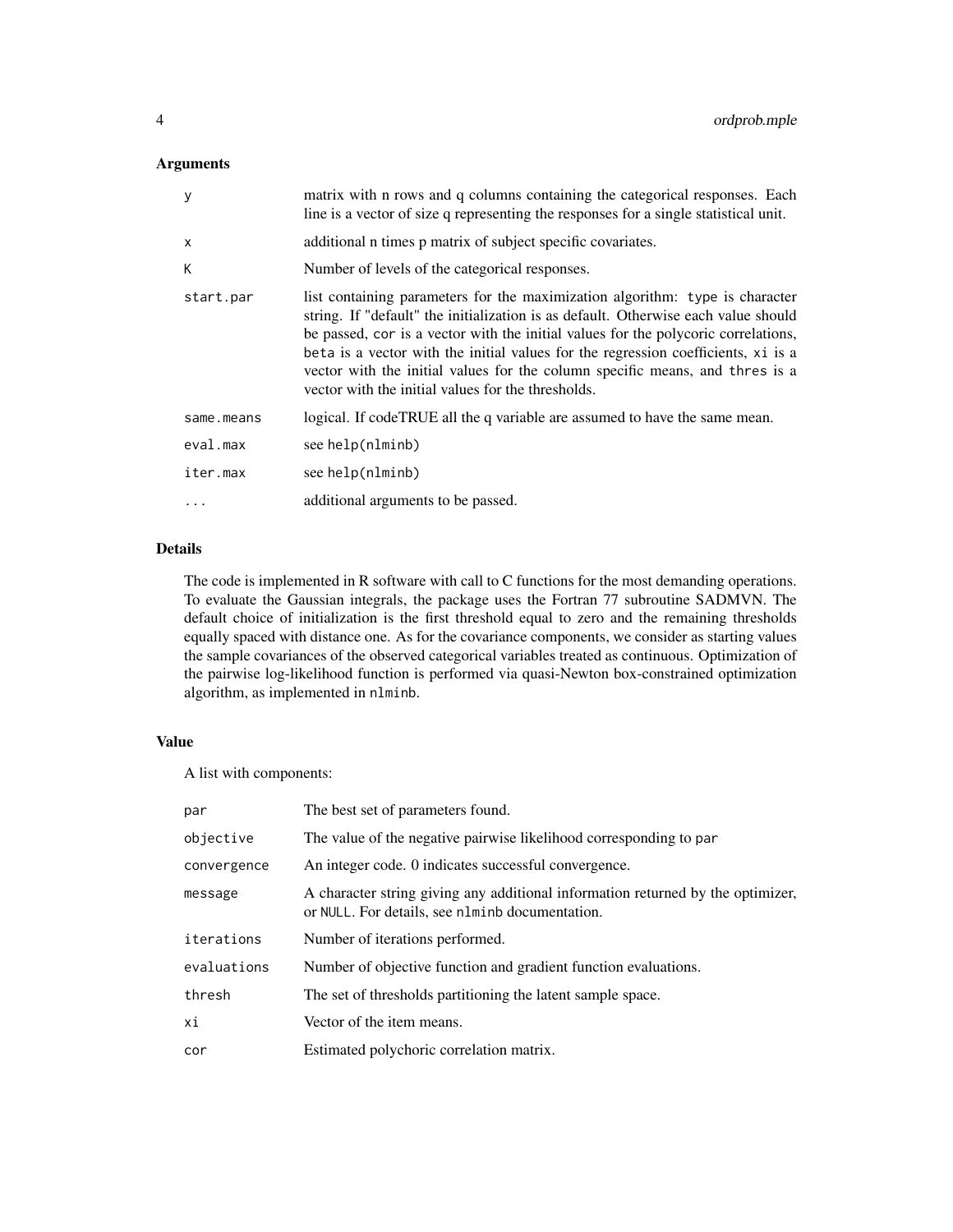#### ordprob.mple 5

#### References

Cox D. R. , Reid N. (2004) A note on pseudolikelihood constructed from marginal densities. *Biometrika*, 91, 729–737.

Genz A. (1992) Numerical computation of multivariate normal probabilities. *Journal of computational and graphical statistics*, 2, 141–149.

Kenne Pagui, E. C. and Canale, A. (2014) Pairwise likelihood inference for multivariate categorical responses, Technical Report, Department of Statistics, University of Padua.

Lindsay B. (1988) Composite likelihood methods. *Comtemporary Mathematics*, 80, 221–240.

#### Examples

```
library(mnormt)
```

```
## Not run: # constrained polychoric correlation matrix
sigma \leq matrix(0.6,5,5)
diag(sigma) <- 1
set.seed(123)
y <- rmnorm(50, varcov=0.5*sigma)
y \leftarrow floor(y)+3
fit <- ordprob.mple(y, K=4, same.mean=TRUE)
#polychoric correlations
fit$cor
# unconstrained polychoric correlation matrix
set.seed(1)
S \leq matrix(rWishart(1, df=5, Sigma=diag(1,5)), 5, 5)
prec <- diag(1/sqrt(diag(S)))
cor <- prec%*%S%*%prec
sigma <- cor
set.seed(123)
y=rmnorm(70, c(1,1,0,0,0), varcov=sigma)
y=floor(y)+4
fit <- ordprob.mple(y, K=7, same.mean=FALSE)
#polychoric correlations
fit$cor
```
## End(Not run)